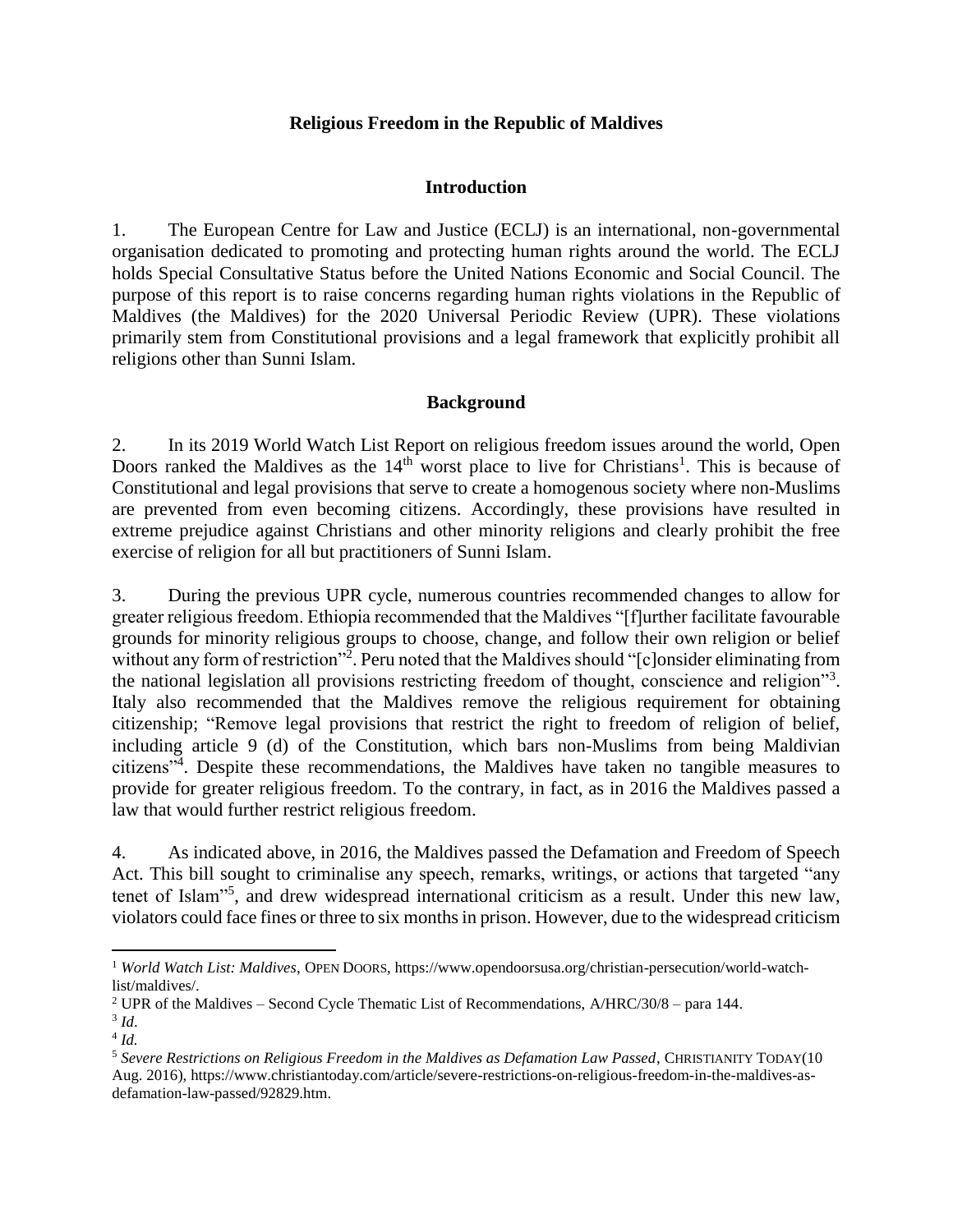from the international community, as well as journalists within the Maldives, this law was later repealed<sup>6</sup>.

5. Even though this particular act was repealed, speaking out against and criticising Islam remains a punishable offense as codified within the Maldives Penal Code. Section 617 of the Penal Code makes it an offense to "engage in any action whether it be: religious oration or distribution of materials that causes disregard for Islam"<sup>7</sup>. Additionally, it is also considered an offense to produce, possess, distribute, and import any idol of worship<sup>8</sup>. This vague and broad law led to the President's Office ordering the Ministry of Tourism to remove sculptures at an underwater art gallery at a resort<sup>9</sup>. The sculptures were not religious in nature and were sculpted based on casts of real people<sup>10</sup>. Clearly this law is problematic and it is likely that religious symbols of any kind, including crosses, can be considered an idol of worship.

# **Constitutional and Legal Framework**

6. The Maldives view Islam as an essential part of its national identity, and all freedoms and protections laid out in its Constitution come with a caveat that they exist only in so far as they do not violate or run contrary to "any tenet of Islam"<sup>11</sup>. As stated in the Constitution, "[t]he Maldives is a sovereign, independent, democratic republic based on the principles of Islam  $\dots$ <sup>12</sup>. Moreover, the Constitution the Maldives establishes Islam as "[t]he religion of the State of the Maldives". Furthermore, it states that "Islam shall be the basis of all the laws of the Maldives. No law contrary to any tenet of Islam shall be enacted in the Maldives"<sup>13</sup>. Additionally, Article 9 (d) of the Constitution states that "a non-Muslim may not become a citizen of the Maldives"<sup>14</sup>. As a result, members of minority religions are prohibited from publically practicing their faith out of fear that it may be viewed as "harming" the identity of the State. In addition, they are not afforded even citizenship in their own country.

7. Article 26 of the Constitution establishes that only citizens are permitted to vote in elections, run for public office, and "take part in the conduct of public affairs, directly or through freely chosen representatives"<sup>15</sup>. By providing that only Muslims are permitted to be citizens, all members of other religious faiths are denied a voice in the government, even those who were born in the Maldives. This provision that denies citizenship based only on religion, results in people being denied constitutional protections and guarantees to human rights.

 $\overline{a}$ 

<sup>6</sup> *Anti-defamation Law Repealed*, MALDIVES INDEPENDENT, (24 Nov. 2018),

https://maldivesindependent.com/politics/anti-defamation-law-repealed-142649.

<sup>7</sup> MALDIVES PENAL CODE, sec. 617.

<sup>8</sup> *Id*.

<sup>9</sup> *Maldives Resort Ordered to Remove "Idols"*, MALDIVES INDEPENDENT (28 July 2018)

https://maldivesindependent.com/business/maldives-resort-ordered-to-remove-idols-139554. <sup>10</sup> *Id*.

<sup>11</sup> CONSTITUTION OF THE REPUBLIC OF MALDIVES 2008, art. 16

<sup>12</sup> *Id.*, at art. 2.

<sup>13</sup> *Id*., at art. 10.

<sup>14</sup> *Id.,* at art. 9 (d).

<sup>15</sup> *Id*., at art. 26.